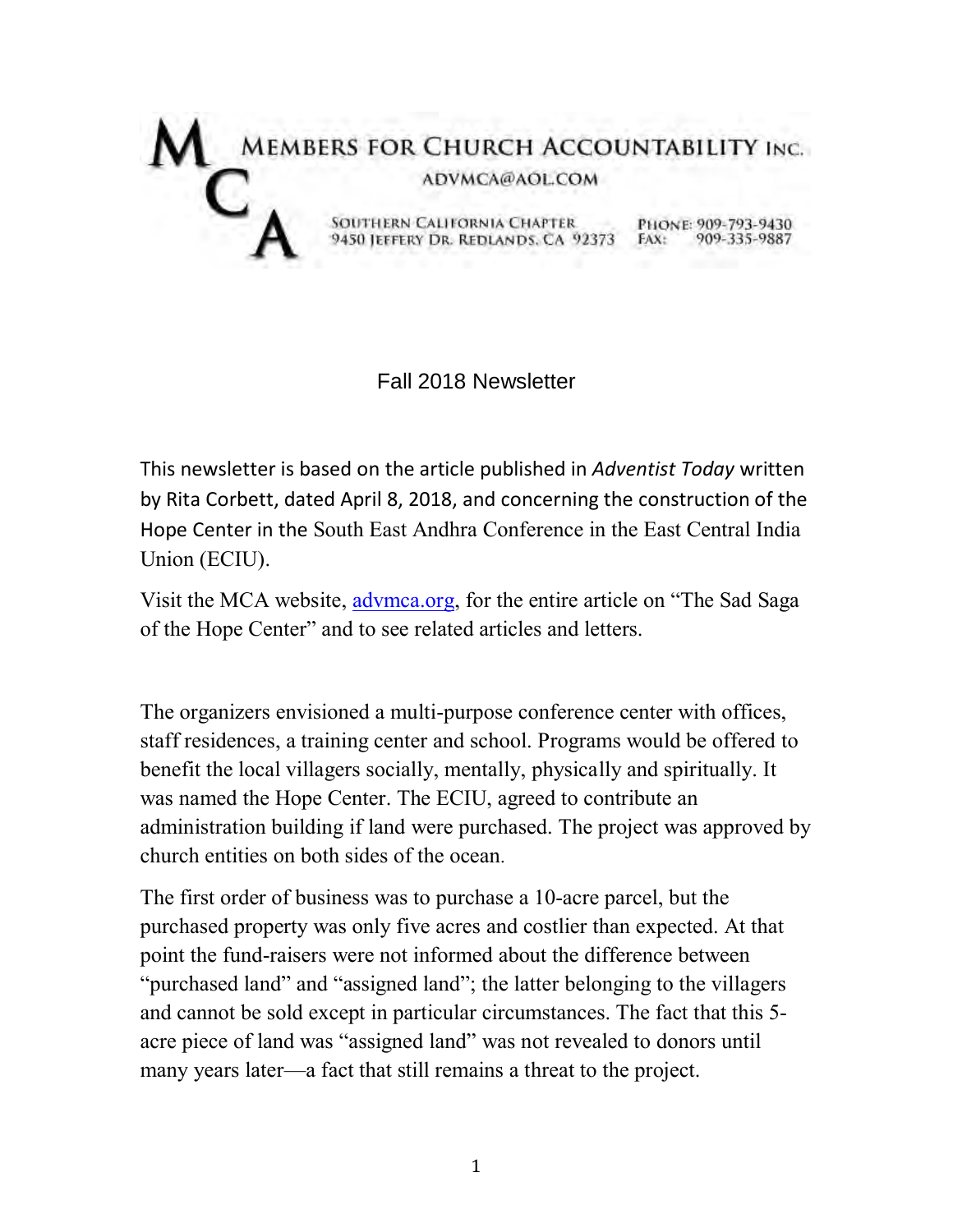Initially things appeared to be going well, but then rumors began to circulate concerning misuse of donated funds. The fund-raisers became increasingly suspicious when they could not get straight answers or financial records from the church leaders that were trusted to build the Hope Center. Finally on July 25, 2016, John Victor Chinta, then conference president and currently union president, sent an email, stating that the Hope Center had "no land and finance issues." His assurance has continued to be contradicted.

Increasingly serious questions about project integrity were raised, from questions about the land purchase, to registration, building permits, and conflicts with the local authorities. Notices received from government entities, including a frightening warning that the buildings would be destroyed if the land issues weren't resolved and proper building permits obtained.

In December of 2016, Rita Corbett prepared a detailed presentation and met with the SUD president Ezras Lakra, treasurer Selvin Moorthy, secretary Dr. M. Wilson; union president, John Victor Chinta, and the former and current treasurers of the South East Andhra Conference, Y.S. Rao and K. Prasad.

Documents that were required by the agreement, and that were so necessary for their relationship with both the donors and Canada Revenue, were urgently needed. No documents from the brethren were received then, and none have been received since, despite repeated requests to all levels. Any documents received came from sources other than church officers.

However, in the meeting a troubling suggestion was presented: If Rita Corbett would quit asking questions and just sign off on the finances of the project, the plans for the Hope Center could be continued.

The denials and excuses didn't stop the current South East Andhra Conference Treasurer Mr. Prasad from requesting a great deal more money which he claimed was needed to correct the legal and financial problems with the Hope Project, problems which, not long before, were declared not to exist!

A Hindu contractor who built much of the Hope Center reported that the building costs were inflated above what he had been paid and he was asked